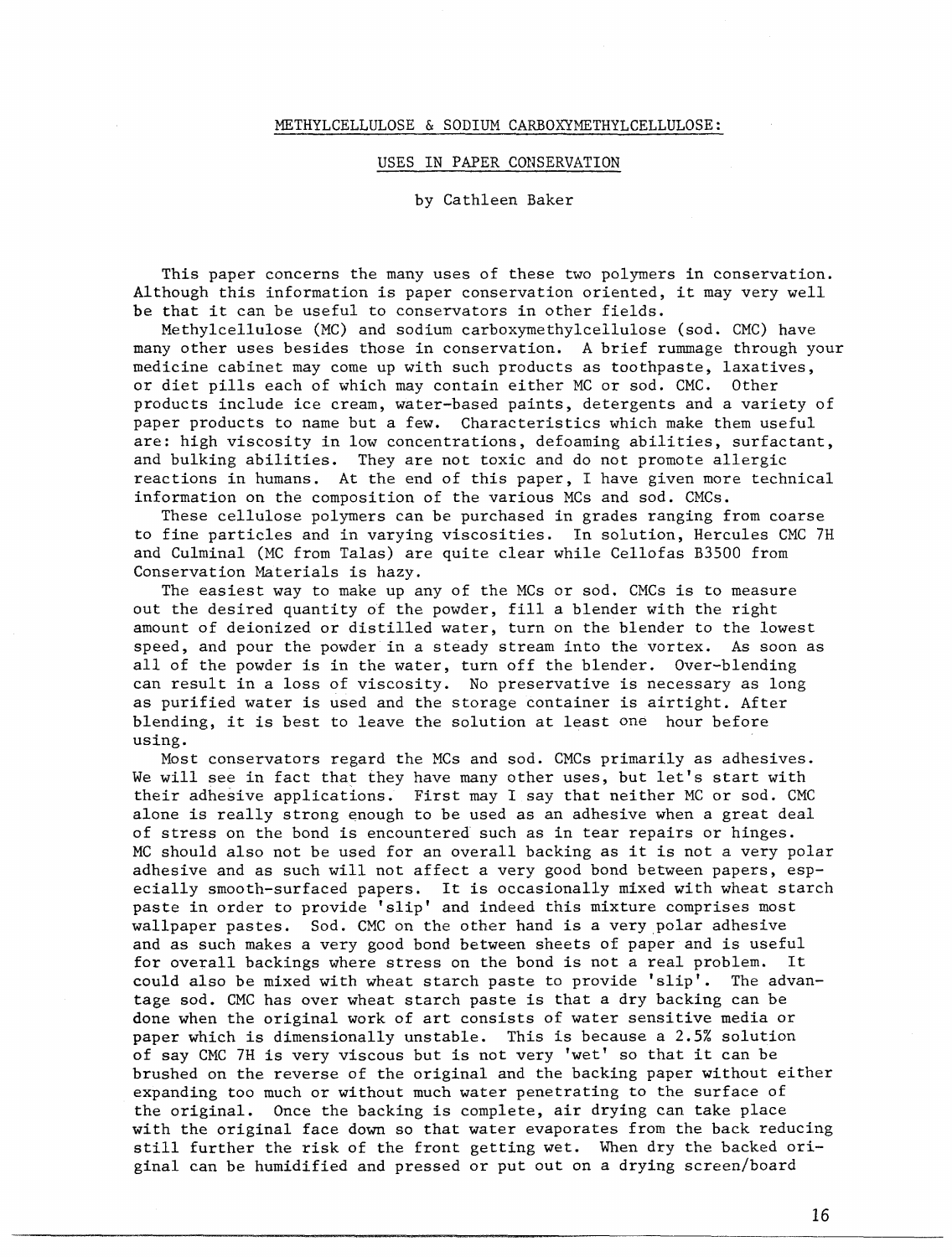to flatten. The adhesive dries to a very thin even layer and is easily reversible with cold water. It is non-staining and does not become brittle upon ageing. Other applications in this section might include temporary facings, mends or backings. If you can use hot water for a wash bath, you might like to use MC as the temporary adhesive as it will not dissolve in hot water but is easily reversed in cold water. This would probably hold together a badly torn piece which could not be handled in any other way.

An extremely useful method for quickly filling small holes or losses in paper is accomplished by mixing Whatman Cellulose Powder CFll with MC or sod. CMC. The cellulose powder as sold is very white, but gradations of browns can be made by cooking the dry powder in a Teflon pan over a hot plate. Wear a dust mask as the powder can be irritating if inhaled. Also be careful not to scorch the powder. The cooked powder can then be color matched, dry, to the original paper by adding lighter or darker shades of the powder as necessary. Then enough 3% MC or 2.5% sod. CMC is added to make a stiff paste. It can then be applied to the hole or loss with a microspatula, tip of a scalpel blade, etc. Leave it to air dry. Retouching is seldom necessary if you have matched the powder color well in the first place. If a smoother surface is needed, small amounts of calcium carbonate can be added to the powder before the adhesive is added. Any excess of the cellulose powder paste left over can be allowed to dry out, and later on, rejuvenated for further use by adding a few drops of water and working up into a paste again.

These cellulose polymers also act as deflocculating agents in that they cause particles such as fibers to stay in suspension and not clump together and separate out of solution. This advantage can be very useful in employing wet pulp fills in a treatment, especially when using a pipette to distribute the pulp from the slurry. The proportions are about 1:3, .5% MC or sod. CMC: pulp slurry.

In low concentrations such as .5%, these polymers can serve very well as sizing agents and indeed are used extensively in the paper industry as both internal and surface sizes. In paper conservation, the use of a sizing agent can perform two roles: to repel oil and/or grease and to enhance the fiber-to-fiber bonding which makes the paper stronger and more durable. The .5% solutions of either MC or sod. CMC can be brushed on both sides of the non-water sensitive original through tissue paper on silicone paper and left to air dry. They could also be brushed on the surfaces while the piece was on the vacuum suction table to enhance penetration. This should be done on a porous yet slick-surface material such as Hollytex, Reemay or Pellon and allowed to air dry.

Because of its surfactant properties, MC and sod. CMC can be used like detergents. If a swab is dipped in the viscous solution and the excess wiped off, it can be used as a kind of cleaning lubricant over areas of dirt and/or staining with little or no risk of abrading the paper. Excess on the paper surface should be removed when the treatment is complete as both MC and sod. CMC will leave a slightly greyish film.

In conjunction with this surfactant property and because 3% or 2.5% solutions carry a lot of water but are not wet, these polymers can be used as poultice material to soak up staining, soften adhesives through paper (even varnished paper), aid in removing old adhesive residues without affecting water sensitive media, and can act as a viscous carrier for enzymes, bleach and solvents.

These are some of the most common applications which one might use in paper conservation. There are probably many more uses for these very versatile products and I encourage you to try them.

The following is some technical information which you may find useful.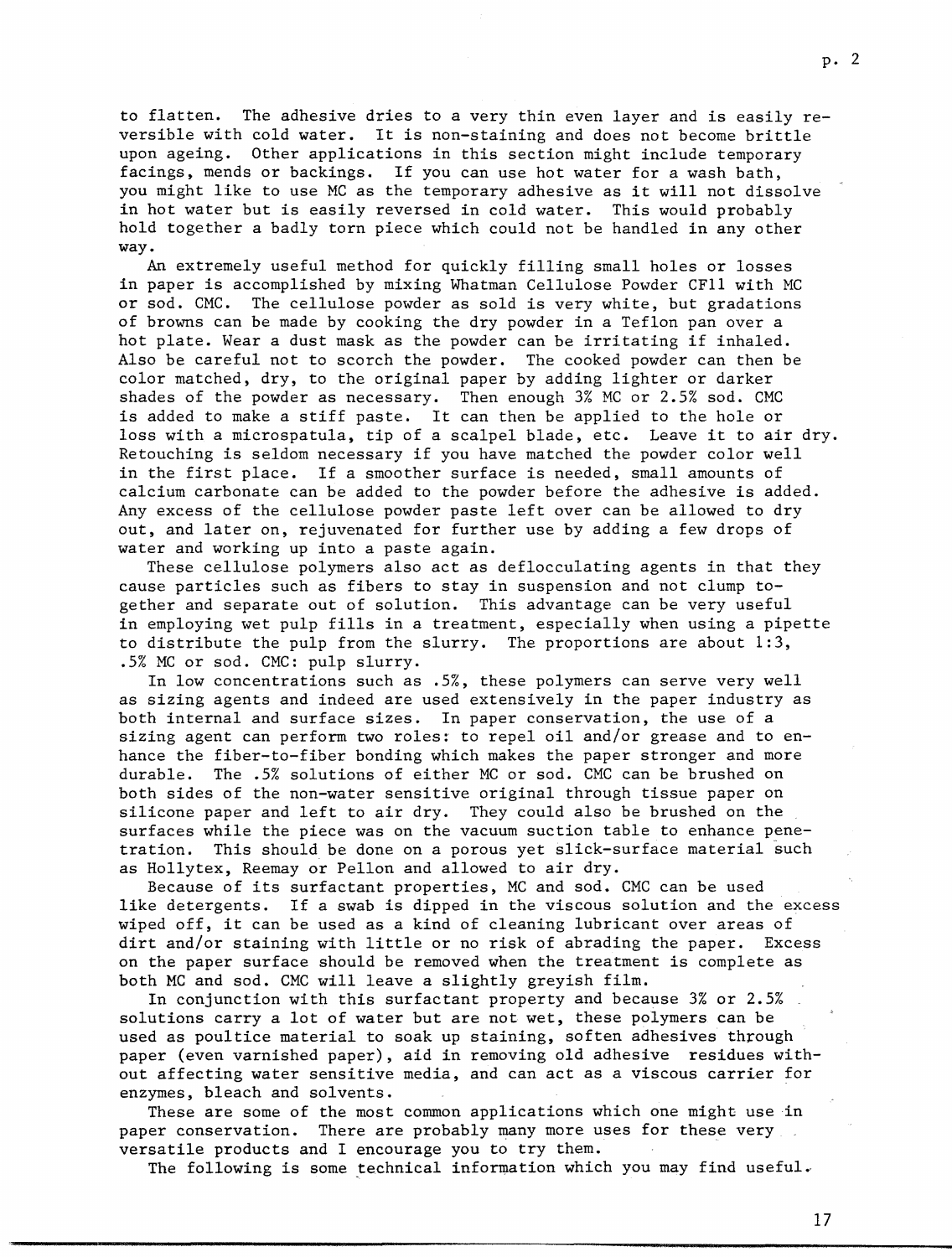Both methylcellulose and sodium carboxyrnethylcellulose are cellulose ethers made from alkali cellulose which has been chemically altered so that a substitution of either -CH<sub>3</sub> or -CH<sub>2</sub>COONa is made for the proton (H) in the -OH hydroxyl groups on the glucose unit of the cellulose polymer. EXAMPLES:



The solubility of these ethers in water or organic solvents is dependent upon the degree of substitution or DS of the  $-CH_3$  or  $-CH_2$ COONa for the number of protons in the hydroxyl groups. The maximum DS would be 3.0 but this is not possible to achieve. Average DS values are between 1.3-2.6 for MC and 0.38-1.40 for sodium CMC. Generally the lower levels of DS are soluble in aqueous or alkali solutions; the intermediate ranges are soluble in cold water; and the higher DS values indicate increasing solubility in organic solvents.

As used in paper conservation, MC is soluble in cold water but not in hot water (either as the dry powder or as the dry film). Sod. CMC is soluble in either cold or hot water. Both, in an aqueous solution, can be diluted to some degree by organic solvents such as ethanol or acetone. Too much solvent however will result in the polymer precipitating out of solution.

Common MCs used in paper conservation are Culminal (Henkel & Cie, G.m.b.H., Germany); Methofas (Imperial Chemical Industries, England); and Methocel (Dow Chemical Co., USA). Talas supplies Culminal. Light Impressions and Fisher Scientific supply an unknown type. I do not have any more technical information about the above MCs.

Common sod. CMCs used in paper conservation are CMC 7H Cellulose Gum (Hercules, Inc., USA) and Cellofas B3500 (I.C.I., England). The latter is no longer manufactured but is still available from Conservation Materials, Ltd. CMC 7H is available from the manufacturer (ask for a sample) and from Fisher Scientific (CMC 7HSP). The following is some technical information on the above. CMC 7H has a DS range of 0.65-0.85 with a sodium content of 7.0-8.5%. It has a high viscosity at 1% concentration of 1500-2500 centiposes at 25°C. The refractive index of a typical air dried film is 1.515 (glass has a R.I. of 1.5-1.7; water at 25"C is 1.332). The pH of a 2% solution is 7.5. Cellofas B3500 is is 97.54% sodium carboxyrnethylcellulose, 0.98% sodium chloride and 1.48%

18